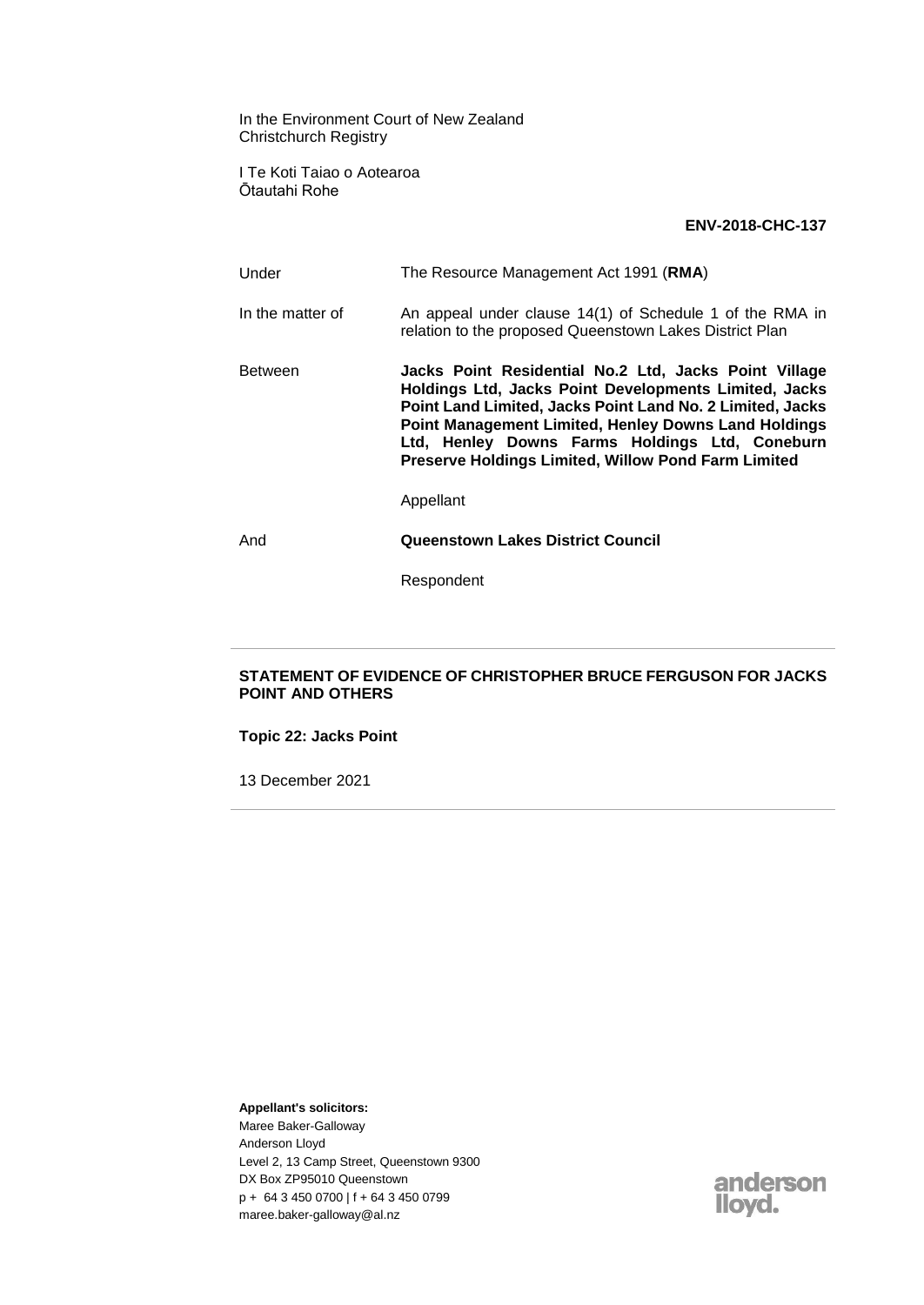#### **INTRODUCTION**

#### **QUALIFICATIONS AND EXPERIENCE**

- 1 My name is Christopher Bruce Ferguson. I hold the qualifications of a Bachelor of Resource and Environmental Planning (Honours) from Massey University. I hold the position of Partner with the environmental consultancy firm Boffa Miskell Limited (**Boffa Miskell**).
- 2 I have prepared evidence for and attended the initial hearing of the Environment Court on Topic 22: Jacks Point Zone. My evidence on this topic included the following statements:
	- (a) Statement of Evidence Topic 22: Jacks Point (8 July 2020) (**EIC**). This statement addressed a broad range of matters concerning the Jacks Point Zone, including the Jacks Point Village Activity and provisions relating to the CDP; and
	- (b) Statement of Rebuttal Evidence Topic 22: Jacks Point (15 September 2020). The scope of this evidence concerned provisions relating to the Peninsula Hill ONL and the proposed new Homesite Activity Areas.
- 3 In addition to these statements and at the direction of the Environment Court, I have also undertaken expert witness conferencing with Ms Jones for QLDC, and prepared a Joint Witness Statement (Planning), dated 28 August 2020 (**JWS**). The JWS addressed the proposed Comprehensive Development Plan (**CDP**) package for the Village very briefly and recorded no agreement on an appropriate approach to resolve the matters under appeal (at that stage).
- 4 My EIC provides further details of my qualifications and experience.
- 5 Following the completion to the Environment Court hearing on Topic 22 Jacks Point Zone and subsequent agreements between the parties and the Council on a consultation process for the development of a CDP and related changes to the Jacks Point Zone Village, my involvement in this process included the following:
	- (a) The formulation of supporting documentation associated with the "draft for consultation" version of the CDP that was formally circulated to the Council and parties in November 2020
	- (b) Involvement in several of the consultation sessions held at Jacks Point with residents over January and February of 2021
	- (c) Undertaking updates and changes to the CDP documentation in response to residents' feedback in March 2021 and attendance at workshops held at Jacks Point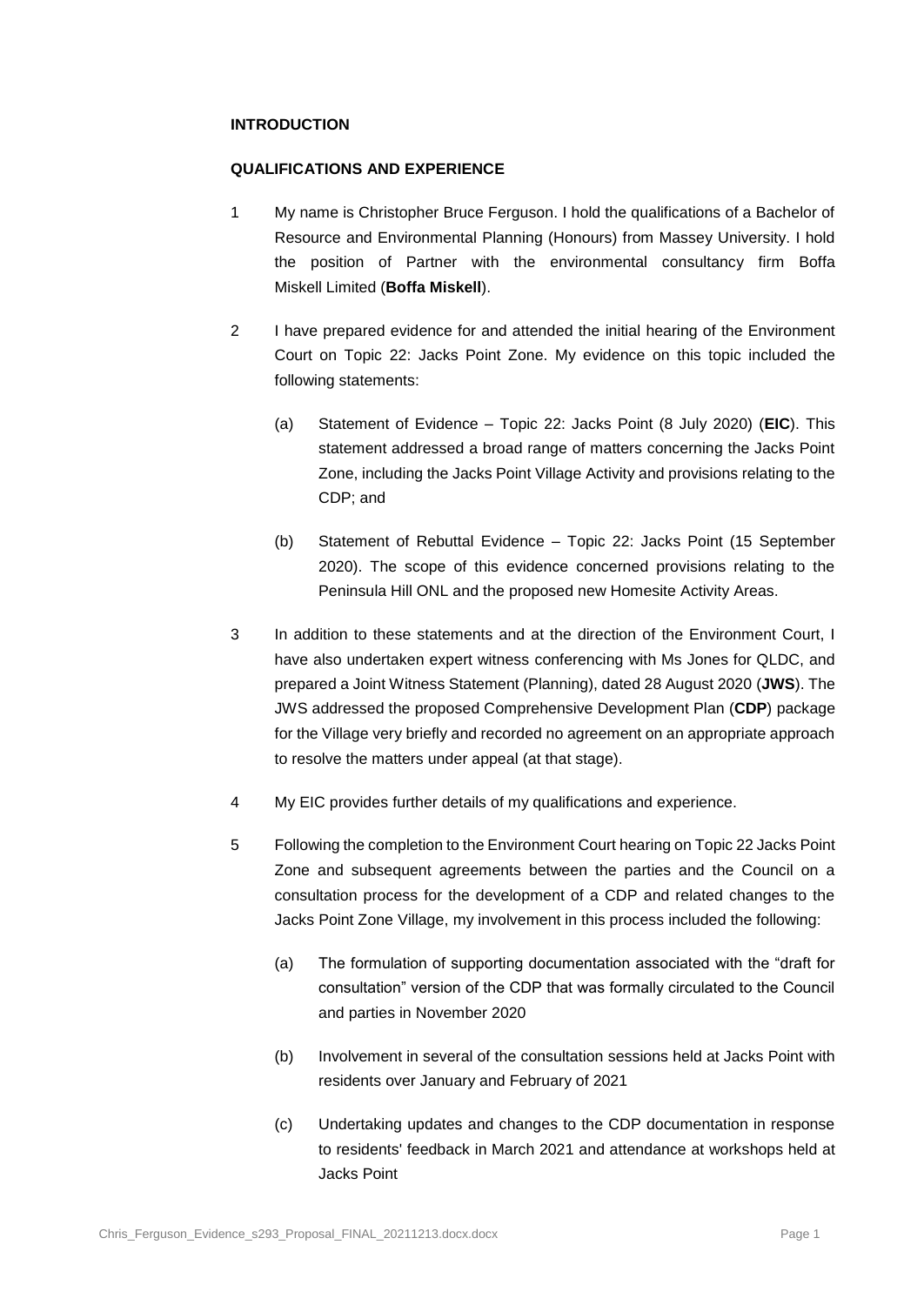- (d) Meeting with landowners within the Village, including RCL (June 2021) and Remarkables Start Property
- (e) Preparation of the Consultation and Options Report (June 2021)
- (f) Preparation of the CDP package for notification under s293, including CDP text, s32AA report and Summary document.
- 6 I would emphasise that in terms of my role in the preparation of the CDP documentation itself, its preparation has very much been a collaborative process with inputs from multiple parties, including, in particular, the residential precinct committee of the JPROA and the Council.

# **CODE OF CONDUCT FOR EXPERT WITNESSES**

- 7 I confirm that I have read the Code of Conduct for expert witnesses contained in the Environment Court of New Zealand Practice Note 2014 and that I have complied with it when preparing my evidence. Other than when I state I am relying on the advice of another person, this evidence is within my area of expertise. I have not omitted to consider material facts known to me that might alter or detract from the opinions that I express.
- 8 In preparing this evidence I have reviewed:
	- (a) The notice made under s274 from RCL Hanley Downs (**RCL**) to become a party to proceedings
	- (b) The evidence prepared by John Edmonds on behalf of RCL Hanley Downs
	- (c) The comments on the proposed s293 proposal by Mr Neville Andrews
- 9 I confirm that I have visited the site on many occasions and am familiar with the area through over 15 years of working within and around the zone for Jack's Point as well as for surrounding landowners.

# **SCOPE OF EVIDENCE**

10 I have been asked to prepare evidence on the s293 proposal proposing alterations to the Jacks Point Zone Structure Plan and provisions and the inclusion of a CDP for the Jacks Point Village within Chapter 41 Jack's Point Zone (**JPZ**), of the Proposed District Plan (**PDP**) by the appellant entities with a direct interest in the Jacks Point Village, namely Jacks Point Village Holdings Ltd, Jacks Point Village Holdings No. 2 Ltd, Jacks Point Clubhouse Holdings Ltd, Jacks Point Developments Limited, Jacks Point Land Limited, , (**Jacks Point**). My evidence addresses the section 293 proposal and the comments received in response to its public notification.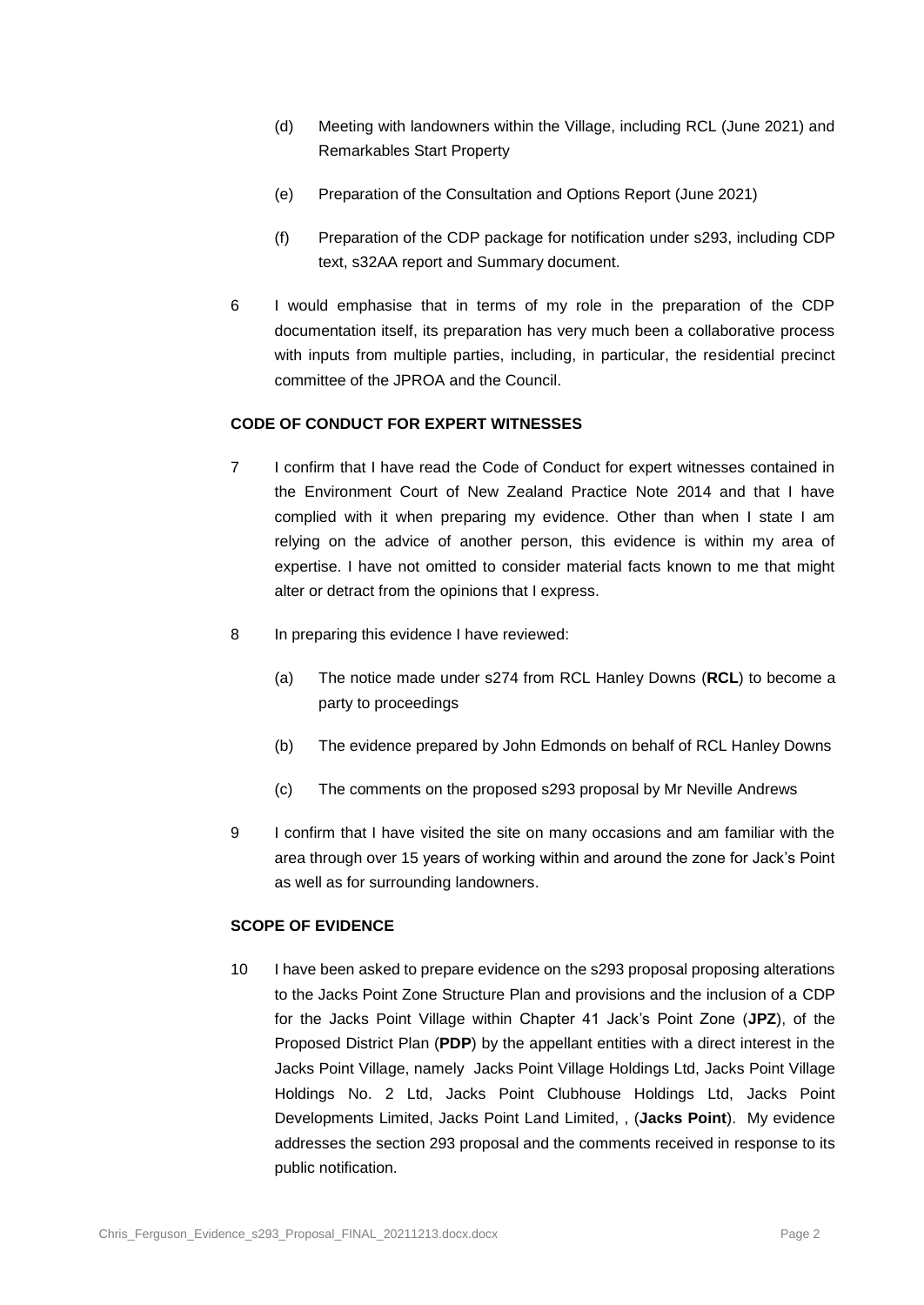- 11 I rely on my previous statements of evidence prepared in relation to Topic 22 in relation to the following matters:
	- (a) A description of the planning history to the Jacks Point Zone,
	- (b) Identification of the relevant provisions of the National Policy Statement on Urban Development Capacity 2016 (**NPD-UD**)
	- (c) Identification of the relevant provisions from the Otago Regional Policy Statement (**ORPS**)
	- (d) Identification of the relevant provisions from Chapter 3 Strategic Directions and Chapter 4 Urban Development, from the PDP
- 12 This evidence provides a focussed assessment of a small number of matters raised within the comments and the s274 notice received on the notified s293 proposal. My evidence is structured to address the following issues:

### **Statutory Documents**

(a) The Proposed Otago Regional Policy Statement 2021 (**pORPS**)

Since my EIC the Otago Regional Council has notified a proposed Regional Policy Statement for the Otago Region and that includes provisions relevant to the proposal.

### **Evaluation**

- 13 My understanding of the concerns raised by Mr Andrews is that they arise from his understanding of what the overall changes to site coverage and general scale of development will be, the scale of open space that will be "hard wired" into the plan, the classification of the Education Activity Area, and what he perceives to be the effects arising from the above
	- (a) Site Coverage and Scale of Development

My response provides clarification of the potential building coverage available under the s293 proposal; the reasons supporting a change away from the needing an area dedicated to education activities; a summary of the high level Strategic Objectives and Strategic Policies of the PDP, including the approach taken under the PDP to the management of urban growth and development within the District; and a summary of the relevant national directives that apply to urban areas and that support intensification.

(b) Views and Outlook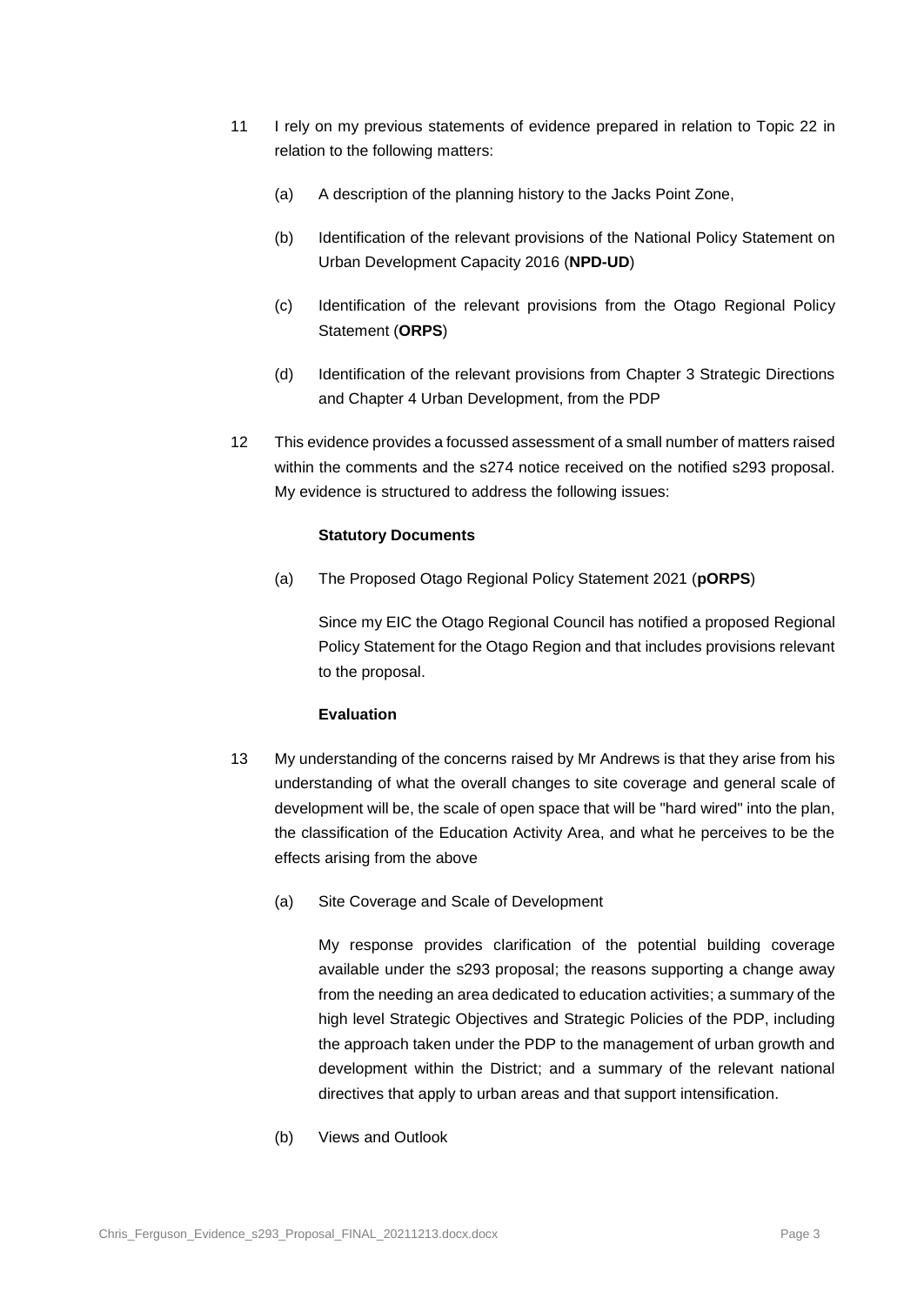In terms of the effects, my response provides a summary of the landscape advice received during consultation phase on expansion to the Village into the Education Activity Area relevant to the comments received on the impact of the proposal on views and outlook.

- 14 My understanding of the concerns raised by RCL relevant to my area of expertise are in relation to how the proposed structure of the plan provisions, CDP design controls and separate Design Guidelines are intended to work, and what the implications are for RCL and its interest:
	- (a) Design Guidelines

My response will provide clarification of the differences between design controls incorporated into the proposed CDP and the voluntary formulation and administration of design guidelines under non-statutory processes.

#### **FEEDBACK ON THE NOTIFIED S293 PROPOSAL**

15 Jacks Point has received feedback on the s293 proposal in the form of written feedback from Mr Neville Andrews and notice under s274 from RCL.

#### **Feedback from Mr N Andrews**

- 16 A summary of the Feedback from Mr N Andrews is as follows:
	- (a) Opposition to any expansion of the Village Activity Area, and any further changes to the current OSG Activity Area and Education Activity Area
	- (b) The reasons for this opposition include:
		- (i) An increase to the village footprint
		- (ii) The impact of an increase to land coverage on outlook and views
		- (iii) Erosion of the agreed plan for the development of Jacks Point, including departure from the original deed relating to the proportion of open space
		- (iv) A conflict in the plans to realign the OSG Activity Area with the CDP Plans
		- (v) Allowance for open space within the Village and the benefits of proposed areas of open space. A request is made for more land to be committed to dedicated open space, not just open space remaining from un-built areas on a site.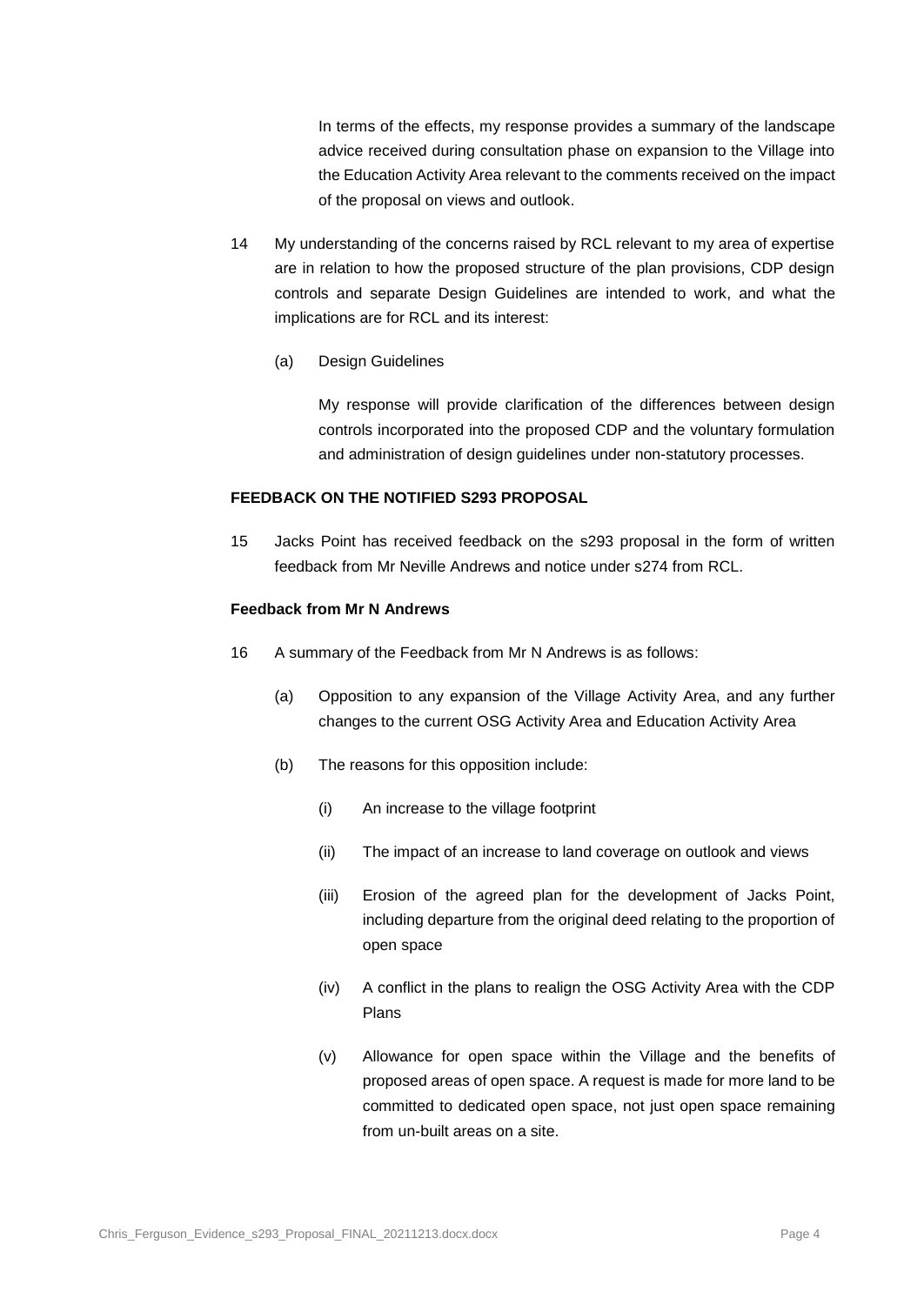### **Notice under s274 from RCL**

- 17 The relief sought by RCL in its notice to join proceedings under s274 includes opposition to any change to the RCL properties land use areas, which would result in a change from the current mixed-use precinct.
- 18 The notice states the reasons for this opposition as being because the current s293 proposal:
	- (a) Does not represent the efficient use and management of natural and physical resources;
	- (b) Does not enable social, economic and cultural well being;
	- (c) Does not promote the sustainable management of resources;
	- (d) Does not achieve the purpose of the Act; and
	- (e) is otherwise contrary to other relevant planning documents
- 19 The notice by RCL is supported by a statement of evidence by Mr John Edmonds.
- 20 The evidence of Mr Edmonds states that there is a lack of evidence supporting the amendment to the provisions relating to the RCL land in terms of visual effects, reverse sensitivity or any other changes that would justify this change, particularly given the adverse effects for RCL in losing the flexibility to undertake mixed use development as it has

### **PROPOSED RELIEF**

21 The proposed relief is that described within the s293 proposal, as notified on 15 October 2021.<sup>1</sup> Jacks Point does not propose to make any further changes to this proposal.

### **STATUTORY DOCUMENTS**

#### **Proposed Otago Regional Policy Statement 2021**

22 S74(2) of the Act requires that the District Plan 'have regard to' any proposed regional policy statement.

<sup>&</sup>lt;sup>1</sup> Jacks Point Village Section 293 Proposal - [https://www.qldc.govt.nz/your-council/district-plan/proposed](https://www.qldc.govt.nz/your-council/district-plan/proposed-district-plan/appeals)[district-plan/appeals](https://www.qldc.govt.nz/your-council/district-plan/proposed-district-plan/appeals)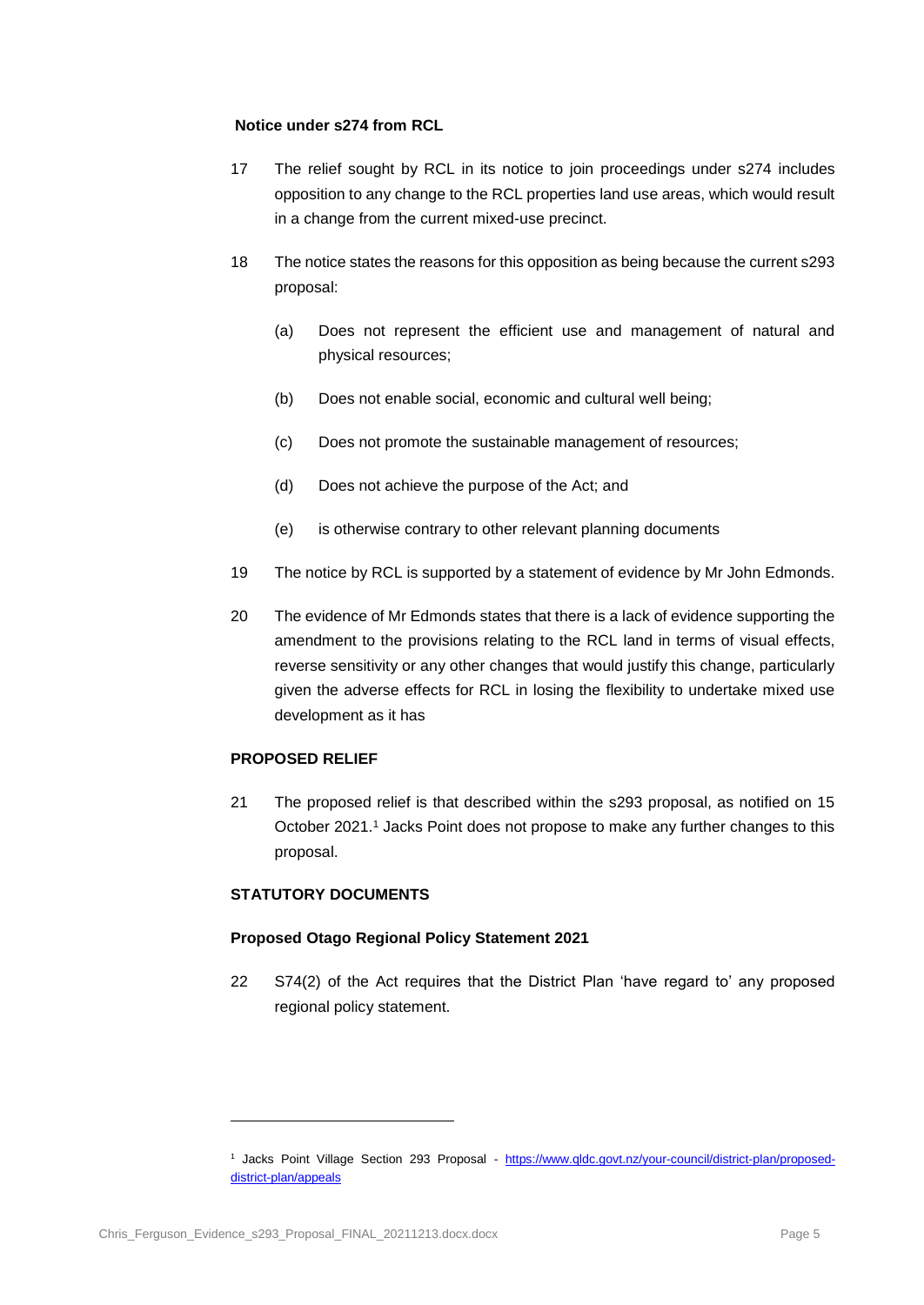23 The Otago Regional Council has notified a proposed Regional Policy Statement for the Region in June 2021. Relevant provisions from the pORPS are detailed below.

#### **UFD–O2 – Development of** *urban areas*

*The development and change of Otago's urban areas:*

- *(1) improves housing choice, quality, and affordability,*
- *(2) allows business and other non-residential activities to meet the needs of communities in appropriate locations,*
- *(3) respects and wherever possible enhances the area's history, setting, and natural and built environment,*
- *(4) delivers good urban design outcomes, and improves liveability,*
- *(5) improves connectivity within urban areas, particularly by active transport and public transport,*
- *(6) minimises conflict between incompatible activities,*
- *(7) manages the exposure of risk from natural hazards in accordance with the HAZ–NH – Natural hazards section of this RPS,*
- *(8) results in sustainable and efficient use of water, energy, land, and infrastructure,*
- *(9) achieves integration of land use with existing and planned development infrastructure and additional infrastructure and facilitates the safe and efficient ongoing use of regionally significant infrastructure,*
- *(10) achieves consolidated, well designed and located, and sustainable development in and around existing urban areas as the primary focus for accommodating the region's urban growth and change, and*
- *(11) is guided by the input and involvement of mana whenua.*
- 24 Objective UFD-02 is further supported by Policy UFD-P3, as follows:

#### *UFD–P3 – Urban intensification*

*Within urban areas intensification is enabled where it:* 

- *(1) contributes to establishing or maintaining the qualities of a well-functioning urban environment,*
- *(2) is well-served by existing or planned development infrastructure and additional infrastructure,*
- *(3) meets the greater of demonstrated demand for housing and/or business use or the level of accessibility provided for by existing or planned active transport or public transport,*
- *(4) addresses an identified shortfall for housing or business space, in accordance with UFD–P2,*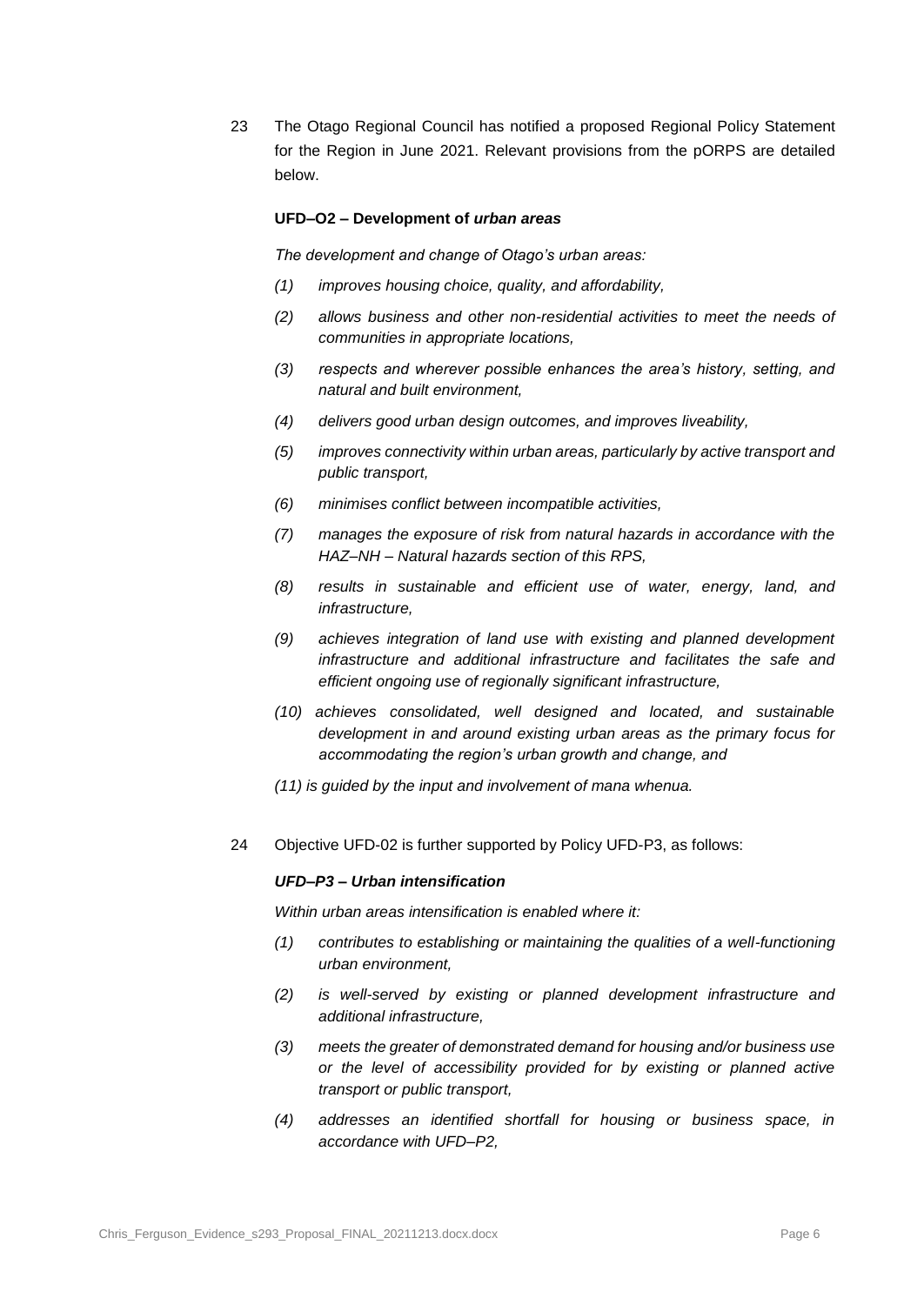- *(5) addresses issues of concern to iwi and hapū, including those identified in any relevant iwi planning documents, and*
- *(6) manages adverse effects on values or resources identified by this RPS that require specific management or protection.*
- 25 These provisions closely resemble the policy direction within the PDP (refer to discussion below) and provide broad support for intensification of urban areas on a qualified basis, where it would contribute to establishing or maintaining the qualities of a well-functioning urban environment, is serviced by infrastructure, and meets demand.
- 26 The pORPS is at an early stage of formulation, with the submission period closing on 3 September 2021.

# **EVALUATION**

#### **Intensification**

- 27 The comments by Mr Andrews raise concerns with the proposed expansion to the Jacks Point Village Activity area over the Education Activity Area, based on his interpretation that would lead to an increase of the building footprint overall, and that increase in "land coverage" (aka site or building coverage) having a "significant impact on the outlook of many Jacks Point Residents". On a related point, Mr Andrews considers that if the proposal is to proceed with expanding the Jacks Point Village Activity Area to incorporate the current Education Activity Area, he considers that the land should stay zoned for education purposes as this would reduce the intensification.
- 28 The matters raised by Mr Andrews are premised on a misunderstanding that the proposed expansion to the Jacks Point Village Activity area over the Education Activity Area, will increase 'land coverage' for the Village. It is accepted, as fact, that the proposal will increase the size of the Village Activity Area, by absorbing part of the Education Activity Area and neighbouring OSG Activity Area, expanding from its current area of 18.67 ha to a combined area of 23.93 ha (once the various changes to open space areas are included). The proposed Village Activity area will be less in area than the current Village and Education Areas combined (25.70ha).
- 29 However, as explained within the evidence of Mr Darby, the proposed increase to the Village Activity Area does not in itself translate to a greater area of building coverage. Adopting the calculations from Mr Darby, the combined building coverage from the existing Village and Education Activity Areas has potential to realise 14.36ha of building coverage. By contrast, the s293 proposal results in changes to the building coverage standard (new Rule 41.5.2.2) that lower the building coverage standard across the expanded Village to 10.00ha.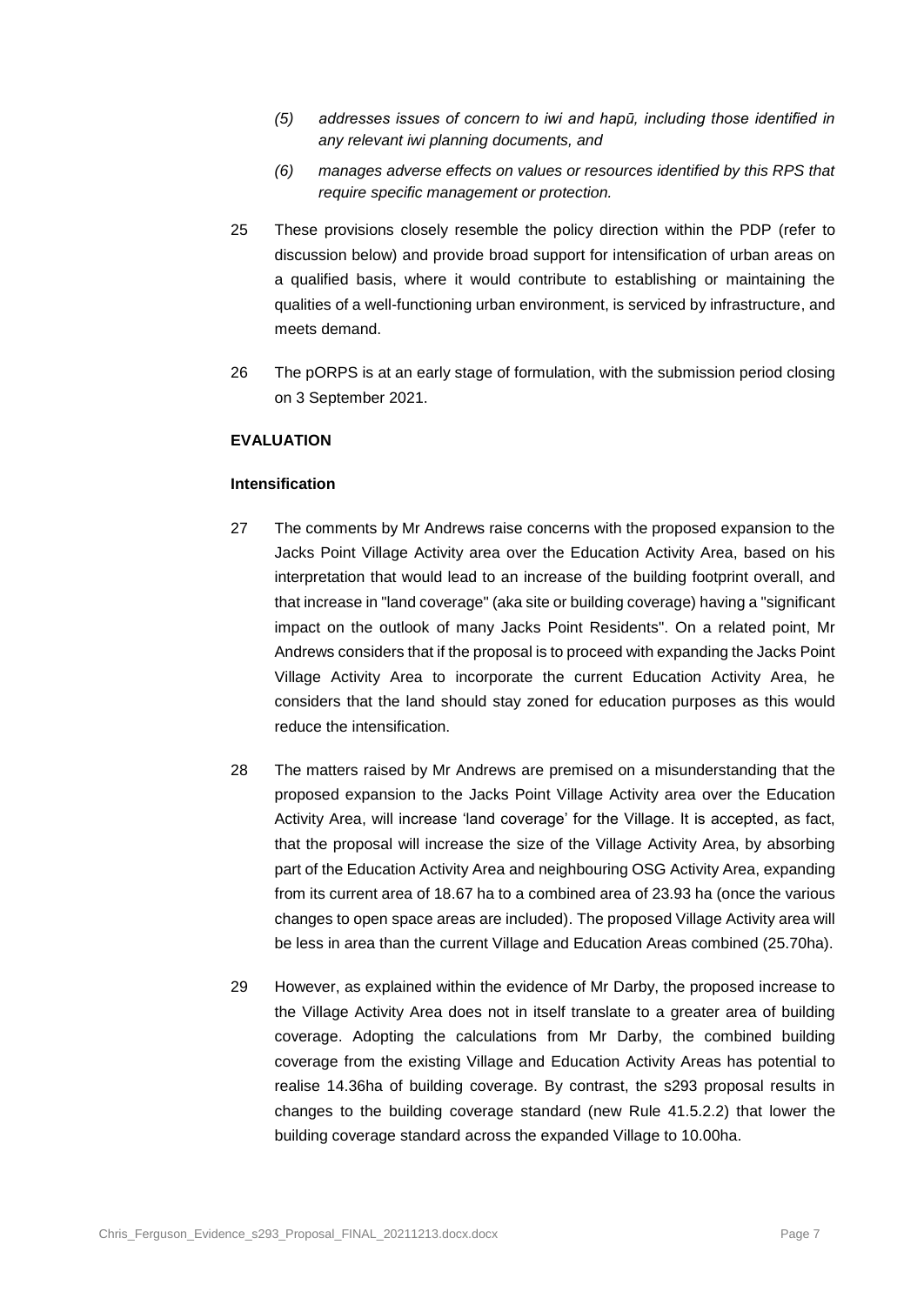- 30 I note, for completeness, the s293 proposal seeks to change the current building coverage standard within the Village, both in terms of the actual metric (%), but also with respect to the area to which coverage is calculated. The building coverage standard (41.5.2.2) within the Village Activity Area restricts maximum building coverage to 60%, calculated across the whole of the activity area. Application of building coverage across a wider area differs from the way building coverage is used elsewhere in the PDP, which is usually based on the individual Site. The approach under the s293 proposal for the expanded Village Activity Area is to apply a building coverage standard to each land use area, 60% in the Mixed Use and Visitor Accommodation land use areas, and 45% within the residential and community land use areas.
- 31 Lowering the overall building coverage has been proposed to address concerns raised by Jacks Point Residents and the resident precinct committee in particular.<sup>2</sup> It is not a response driven necessarily by the objectives of the plan to manage urban growth and development.
- 32 The second issue impacting on the zoning options for the Education Activity Area / driving range, was its necessity given the decision of the Ministry of Education to establish the new school site within Hanley Farm – *Te Kura Whakatipu o Kawarau*. Feedback received from the Ministry was that it has no plans for using the land that had been set aside for education facilities following the establishment of Te Kura Whakatipu o Kawarau, which is due to open in 2022.<sup>3</sup> Without the anchor of a school, provision of a large area dedicated to the provision of education activities (7 ha) would likely lead to inefficiencies in the utilisation of urban land, and potentially an *ad hoc* approach to development through discretionary activity resource consents. In the absence of an appropriate spatial planning mechanism such as the CDP, this would be less likely to integrate development of that land into the surrounding Jacks Point community.
- 33 The broader issue raised in the comments by Mr Andrews relate to intensification. In planning terms intensification is relevant to a range of the strategic and district wide provisions.
- 34 The PDP adopts a strategic approach to urban growth management based on containment. It achieves this through the identification of Urban Growth Boundaries (**UGB**s) around urban areas in the Whakatipu Basin, and dual Strategic Objectives that promote compact, well designed and integrated urban form;<sup>4</sup> and that enable

<sup>&</sup>lt;sup>2</sup> Page 39, Report to Environment Court on Consultation and Options (30 June 2021)

<sup>&</sup>lt;sup>3</sup> Page 27, Ibid

<sup>4</sup> SO3.2.2.1, Chapter 3, PDP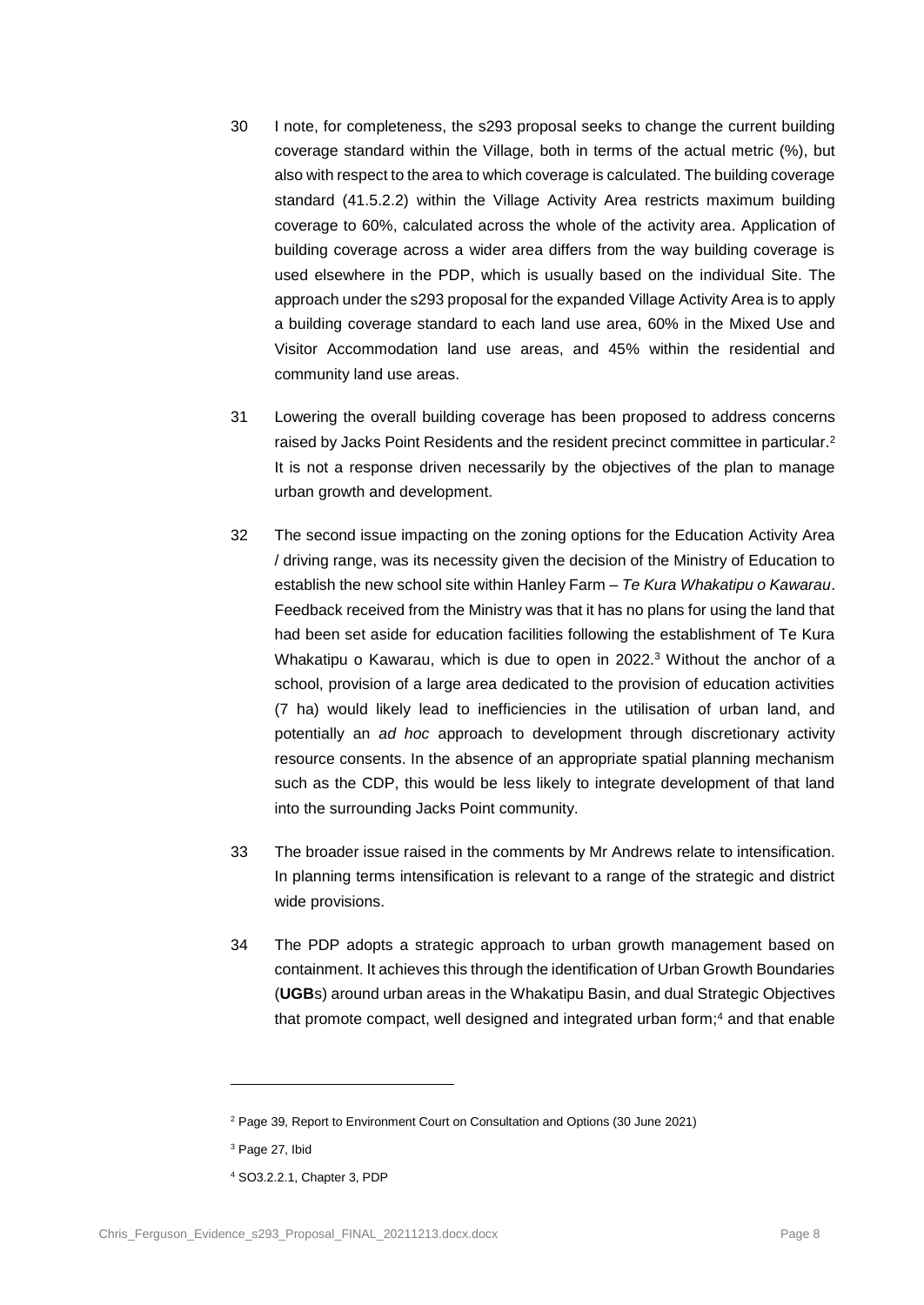urban development within the UGBs and avoid urban development outside of the  $IIGRs<sup>5</sup>$ 

- 35 Jacks Point is located within the UGB containing the greater Queenstown urban area.
- 36 The strategic objectives and strategic policies are supported by the objectives from Chapter 4 (Urban Development) that establish direction for the management of urban growth, including through the establishment of UGBs. Whilst these are primarily a tool to aid in the spatial planning outcomes for urban development, they also provide a basis for compact, integrated and well designed urban form.<sup>6</sup> The related policies seek to enable an increased density of well designed residential development in close proximity to town-centres, public transport routes, community and education facilities, while ensuring development is consistent with any structure plan for the area and responds to the character of its site, the street, open space and surrounding area;<sup>7</sup> that larger scale development be comprehensively designed within an integrated and sustainable approach to infrastructure, buildings, street, trail and open space design; and in applying plan provisions, have regard to the extent to which minimum site size, density, height, building coverage and other quality controls have disproportionate adverse effect on housing affordability.<sup>8</sup>
- 37 In addition, the PDP policies are underpinned by the national direction provided by the NPSUD. The key objectives from the NPSUD include to enable more people to live in and more businesses and community services to be located in, areas of an urban environment in which an area is in or near a centre zone or other area with many employment opportunities, is well serviced by existing or planned public transport, and where there is high demand for housing or business land.
- 38 Collectively, there is therefore strong policy and national direction that supports intensification occurring within the core urban areas of the Jacks Point Zone, particularly where it can be well integrated into the urban form with access to public transport and opportunities for employment.
- 39 Whilst the PDP and national directives support intensification, the response that has been proposed for the expanded Jacks Point Village, does not necessarily seek to take up that opportunity to its fullest. As noted above, the proposed s293 provisions would result in lower overall coverage compared to the *status quo*. The potential greater positive impact of the proposal would be, however, to

 $\overline{a}$ 

<sup>5</sup> SP3.3.15, Ibid

<sup>6</sup> Objective 4.2.2A, Chapter 4 Signed Mediation Agreement (1 February 2019)

<sup>7</sup> Policy 4.2.2.3

<sup>8</sup> Policy 4.2.2.8, Chapter 4 Urban Development, PDP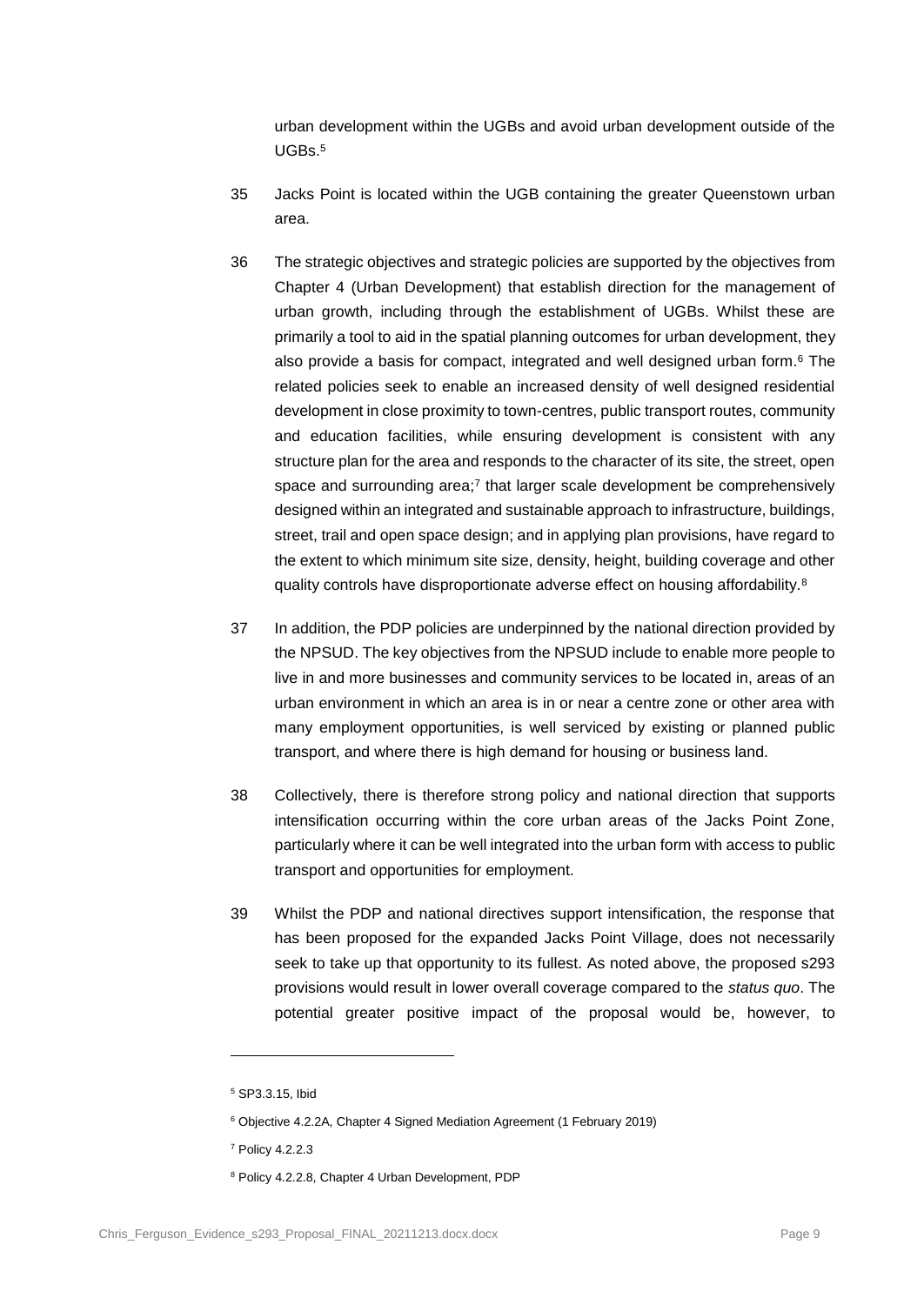accommodate a larger range of land use activities across the former education activity area land and in doing so promote greater employment opportunities, and greater access to land for housing, including at higher densities than available within the residential activity areas beyond the Village.

#### **Views and Outlook**

- 40 In addition to the concerns raised in relation to land coverage, which I have addressed above, Mr Andrews raises concerns with the proposal to expand the Jacks Point Village Activity on views and outlook, from the perspective of a Jacks Point resident.
- 41 The potential impact of changes to the Jacks Point Village Activity Area on landscape and visual effects were examined during the consultation period through a memo prepared by Ms Yvonne Pfluger of Boffa Miskell Ltd.<sup>9</sup> This memo examined the landscape and visual amenity effects associated with the proposed design changes to the Jacks Point Village, as they were proposed at that stage. The report examined the expansion to the Village Activity Area to incorporate the driving range land, as well as part of the land currently used for golf holes 17 and 18 along the western shore of Lake Tewa within the Open Space Golf Activity Area. The present s293 proposal has narrowed its footprint such that it no longer incorporates the OSG land west of Lake Tewa.
- 42 The remaining elements of the proposal that was assessed in the Memo including the provision of a CDP, containing the identification of land use areas (precincts), and the main design elements including pedestrian and cycle connections, the provision of open space, the road network and passenger transport routes. Given that these elements have been retained and that the proposed expansion to the Village Activity Area is now smaller than it was proposed in May 2021, the general findings relating to the key differences between the Education Activity and expanded Village remain relevant.
- 43 A summary of the key findings from the landscape memo, relevant to the expansion of the Village over the Education Activity Area, is detailed below (noting that the full version of this report, including figures and a graphic attachment was incorporated into the notified s293 package).

<sup>&</sup>lt;sup>9</sup> Yvonne Pfluger, Memorandum: Assessment of Landscape and Visual Effects for DPR, (27 May 2021), attached as appendix 10 to Appendix 5 of the Section 294 proposal as notified.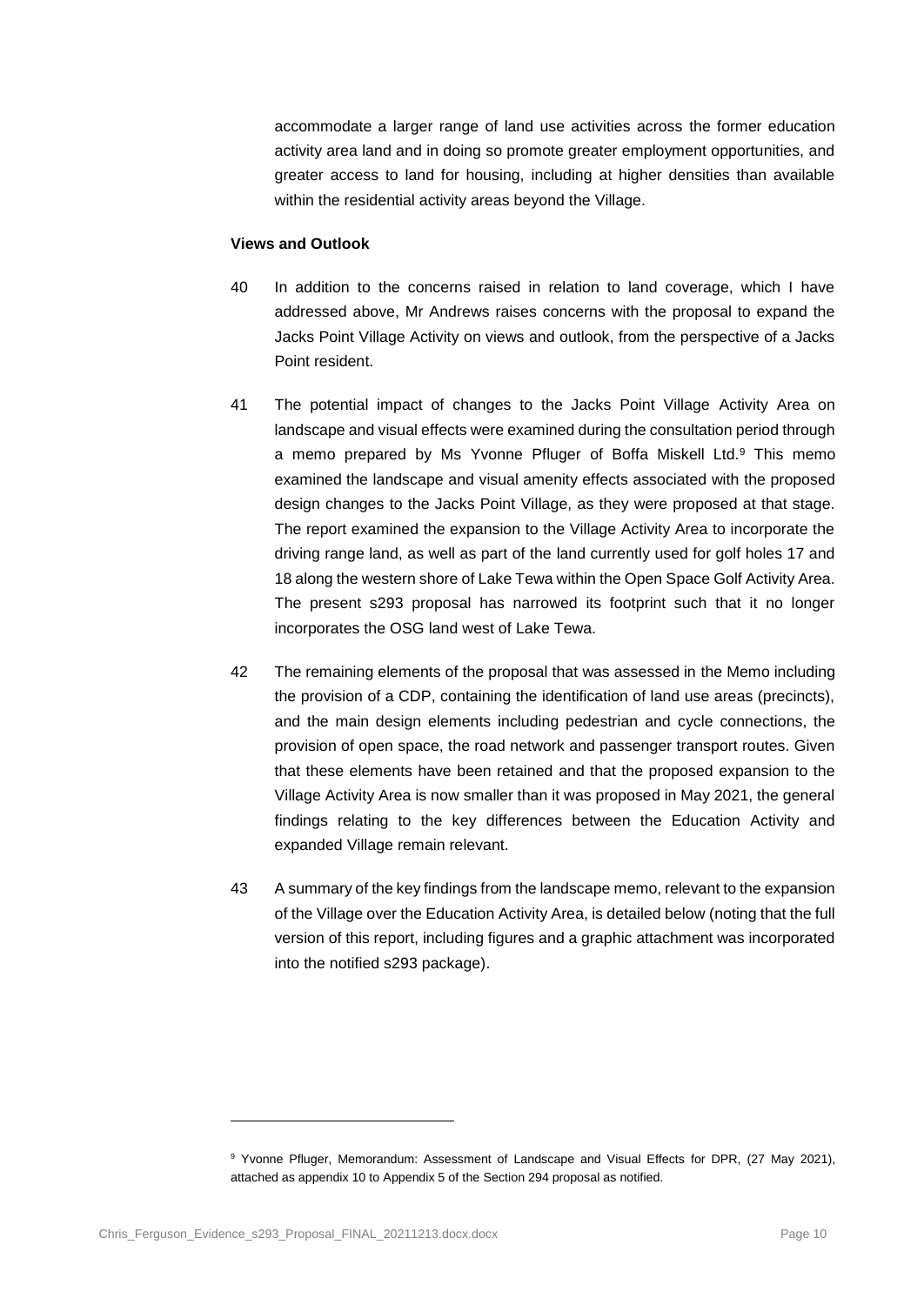#### Visual effects associated with change from E Activity Area to V precincts<sup>10</sup>

- (a) The E Activity Area is mostly visible from the west facing edges of elevated escarpments to the south of Maori Jack Road, where no immediately adjacent buildings block views to the west. Currently, views are also possible from slightly elevated residences close to the E Activity Area (eg lower parts of McAdam Drive and Jacks Point Rise), where no existing buildings are currently visible in the foreground. However, there will be intervening buildings within residential development (currently partially developed, eg on the lower terrace along Soudley Court) and the Village Activity Area which forms part of the existing PDP (Decision Version) zoning along the eastern side of Maori Jack Road.
- (b) The views from other parts of the escarpments, already contain existing development in the foreground and the change in outlook through the change from educational facilities (as anticipated in the E Activity Area) to village precincts would be minimal. While views would be possible from the southern most parts of the existing residences, the visibility of buildings in this area would be very low due to the oblique angle and intervening buildings and vegetation.
- (c) While the buildings in the E Activity Area would only be up 10m high, the change to 12m is would be difficult to detect from the viewpoints in the residential areas described above. Generally, buildings associated with schools or other educational institutions are relatively large in size due to operational requirements. This means that it would be likely that educational facilities would appear bulkier than the mixed- use, residential and visitor accommodation buildings anticipated under CDP in this area. Overall, it is considered that the changes in types of buildings from educational facilities to other uses would not lead to adverse visual effects, since the site coverage would remain the same.
- 44 The more recent changes to building coverage across the Village now mean that site coverage would be less than the combined available under the current Education and Village Activity Areas.

### Landscape Character and Amenity Effects<sup>11</sup>

(a) The proposed extension of the village precincts into the E Activity Area is compatible with the adjacent village development to the north and would be perceived as a natural extension from the existing and future residential

<sup>10</sup> Page 5, Ibid

<sup>&</sup>lt;sup>11</sup> Page 7, Ibid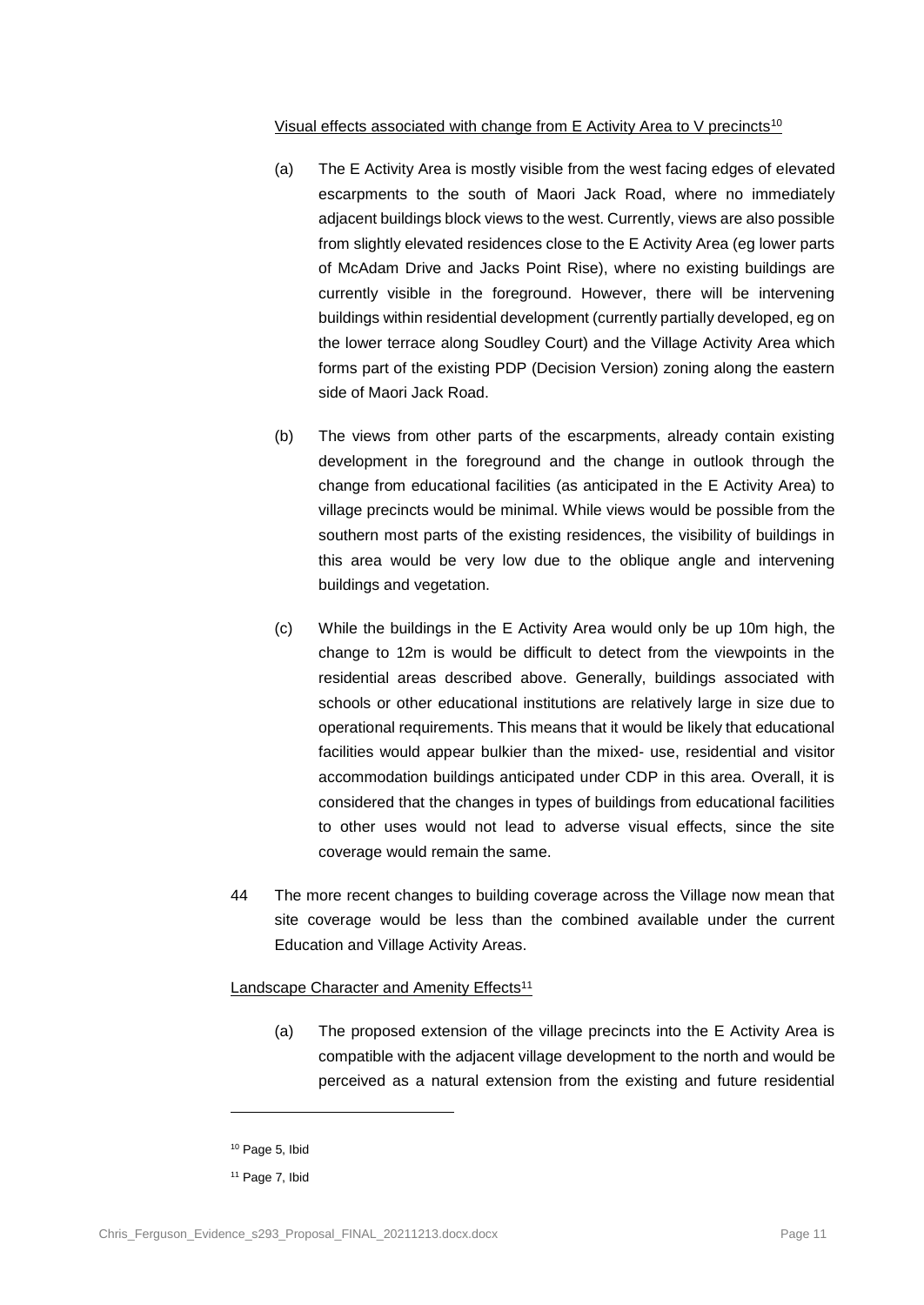development to provide a coherent urban form and roofscape when viewed from the existing residences with trees breaking up the built-form. The outlook and character will only change to a very low extent from surrounding viewpoints, as the proposal would form a small part of the outlook in the context of existing development and large adjacent landforms, which will continue to dominate the view. The site coverage and subsequent provision of open space within this area would remain the same.

45 As above, building coverage has been since lowered further. Relevant to the points raised by Mr Andrews regarding views and outlook, the report by Ms Pfluger concludes by stating that *"the proposed change would not lead to adverse effects in terms of landscape character and amenity, as experienced from the surrounding properties and open spaces in the context of the village*".<sup>12</sup>

#### **Design Guidelines**

- 46 I understand from the evidence of Mr Edmonds (for RCL) that current constitutional arrangements establish a set of Bylaws for the RCL land, described as being the Northern Village Precinct. According to Mr Edmonds, the two parcels of RCL land within the Village are subject to a different set of Design Guidelines, administered by a separate Review Board.<sup>13</sup>
- 47 Mr Edmonds then identifies that design guidelines have been incorporated into the s293 documents and that they will sit outside of the District Plan, administered by the various Jacks Point Village Design Review Boards, and that with respect to the RCL land, it is subject to its own own Design Review Board, and is not subject to the guidelines proposed by Jacks Point.<sup>14</sup>
- 48 It is correct to state that the detailed design guidelines for the Village will sit outside of the District Plan. I also understand that the RCL land is subject to its own Design Guidelines, administered by its own Design Review Board. The changes to the PDP proposed through the s293 proposal are to establish a CDP for the Village and do not seek to change the current covenant arrangements in relation to the formulation of design guidelines or their subsequent administration through the relevant Design Review Boards.
- 49 However, the Design Controls that are important to the design outcomes across the whole of the Village activity Area have been incorporated into Part 2 of the CDP, which will in turn be incorporated into the District Plan through this s293

<sup>12</sup> Page 7, Ibid

<sup>13</sup> Paragraphs 3.5and 3.6, Evidence of John Edmonds (15 November 2021)

<sup>14</sup> Paragraphs 4.24 and 4.25, Ibid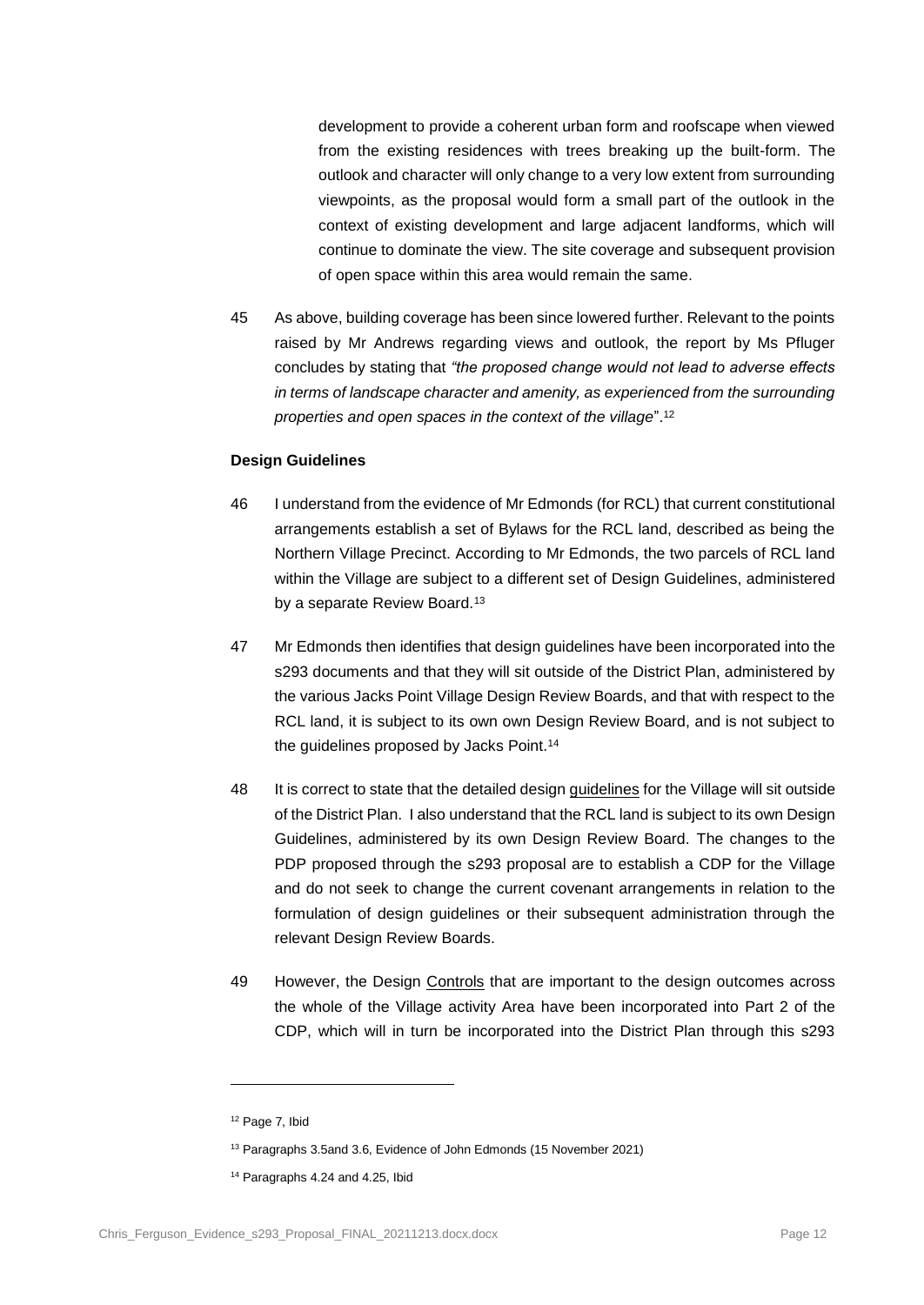process. The Design Controls incorporated into the CDP have been formulated in direct response to the requirements of Policy 41.2.1.19, as follows:

*Encourage high quality urban design throughout the Jacks Point Village (V(JP) and Homestead Bay Village (V(HB)) Activity Areas by:* 

*a. requiring all subdivision and development to be in accordance with a Comprehensive Development Plan incorporated in the District Plan (Schedule 41.9), which shall establish an integrated and coordinated layout of open space; built form; roading patterns; pedestrian, cycle access, and carparking; the land uses enabled within the buildings; streetscape design; design controls in relation to buildings and open space; and an appropriate legal mechanism to ensure their implementation;*

[my emphasis]

- 50 If the RCL land remains classified as a Residential land use area, the relevant design controls in the notified CDP are:
	- (a) Land uses are restricted to residential activities.
	- (b) A requirement to locate and form pedestrian and cycle links through the land use area in accordance with the community amenities, pedestrian and cycle network plan
	- (c) That the residential density for units is an average net area of no greater than 350m<sup>2</sup> per residential unit.
- 51 In addition to the above design controls, the residential land use area would impact on building coverage, which would through the changes to Rule 41.5.2.2 be restricted to of 45%, calculated across each land use area.
- 52 If the RCL land gets reclassified as Mixed Use, as sought by RCL, the relevant design controls are:
	- (a) Land uses are restricted to commercial, visitor accommodation, residential, and community activities.
	- (b) A requirement to locate and form pedestrian and cycle links through the land use area in accordance with the community amenities, pedestrian and cycle network plan.
	- (c) A minimum finished floor to ceiling height of 3.5m for no less than 7m from the building's street frontage.